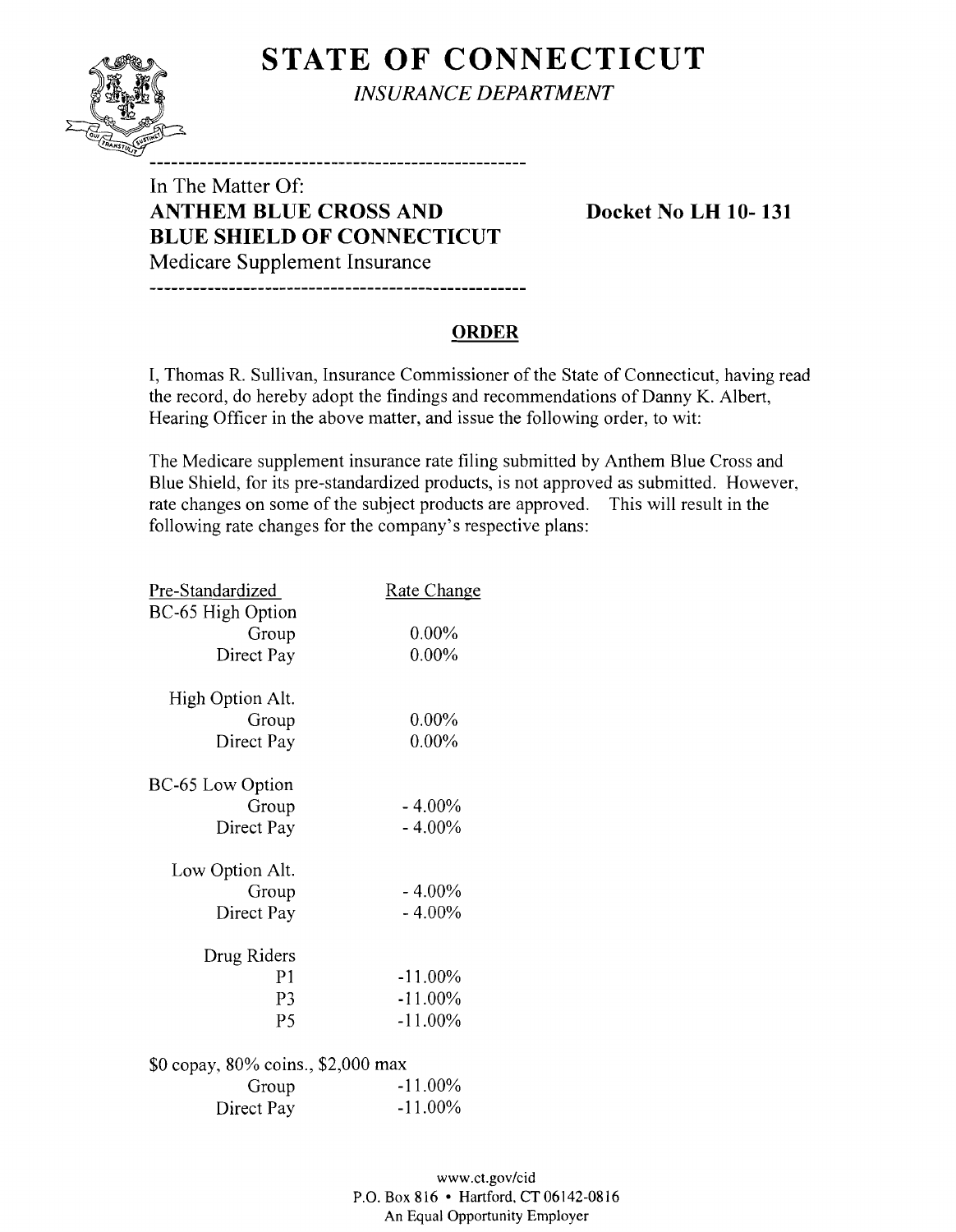| BS-65 Plan 81        |          |
|----------------------|----------|
| Group                | 3.97%    |
| Direct Pay           | 3.97%    |
| BS-65 Plan 82        |          |
| Group                | 9.00%    |
| Direct Pay           | 9.00%    |
| <b>BS-65 Plan 83</b> |          |
| Group                | 15.86%   |
| Direct Pay           | 15.86%   |
| CarePlus             |          |
| Hospital             | $0.00\%$ |
| Medical              | $3.97\%$ |

The company's proposed rate increases on its standardized Medicare supplement insurance products are not approved as requested. However, the following rate changes are approved for the company's products.

| Standardized          | Increased  |
|-----------------------|------------|
| Plan A                | 14.00%     |
| Plan B                | 19.00%     |
| Plan C                | 19.00%     |
| Plan D                | 5.00%      |
| Plan F                | 2.50%      |
| Plan F (High Ded)     | $-15.00\%$ |
| Plan $H(w/Rx)$        | 5.00%      |
| Plan $H$ (w/o Rx)     | 5.00%      |
| Plan $J(w/Rx)$        | 5.00%      |
| Plan J (w/o $Rx$ )    | 5.00%      |
| CHCP Plan $J(w/Rx)$   | 9.40%      |
| CHCP Plan $J(w/o Rx)$ | 9.40%      |
| Modernized            | Increased  |
| Plan A                | 14.00%     |
| Plan F                | 2.50%      |
| Plan F (High Ded)     | $-15.00\%$ |
| Plan G                | 2.50%      |
| Plan N                | 2.50%      |
|                       |            |

These rate changes (pre-standardized and standardized) approved herein, are reasonable in relation to the plan benefits, projected claim costs and anticipated loss ratios the company expects to realize on the plans.

Anthem Blue Cross and Blue Shield is directed to file its revised rate schedules with the Insurance Department by Friday, October 29,2010.

Dated at Hartford, Connecticut, this 14<sup>th</sup> day of October, 2010

Thomas R. Sulli Insurance Commissioner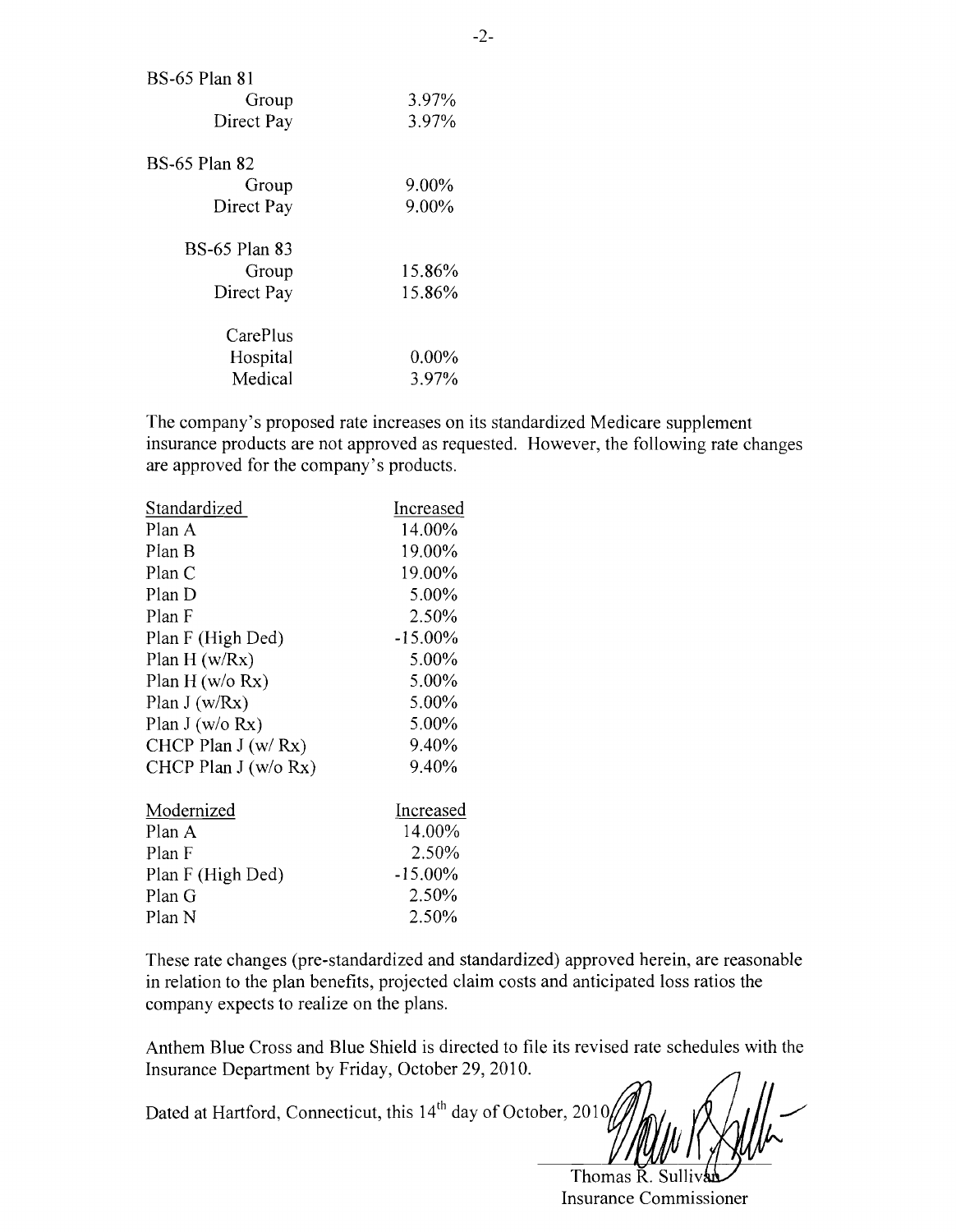# **STATE OF CONNECTICUT**



*INSURANCE DEPARTMENT* 

In The Matter Of: **ANTHEM BLUE CROSS AND BLUE Docket No LH 10-131 SHIELD OF CONNECTICUT** 

Medicare Supplement Insurance

#### **PROPOSED FINAL DECISION**

--------------------------------

### **1. INTRODUCTION**

The Insurance Commissioner of the State of Connecticut is empowered to review rates charged for individual and group Medicare supplement policies sold to any resident of this State who is eligible for Medicare. This regulatory authority is carried out in accordance with statutes found in Chapter 700c of the Connecticut General Statutes.

After due notice, a public hearing was held at the Insurance Department in Hartford on September 28, 2010 to consider whether or not the rate filings by Anthem BlueCross and BlueShield on its Medicare supplement business should be approved.

No members of the general public or public officials attended the hearing.

Two representatives from Anthem BCBS participated in the hearing and three other company representatives attended the hearing.

The hearing was conducted in accordance with the requirements of Section 38a-474, Connecticut General Statutes, the Uniform Administrative Procedures Act, Chapter 54 of the Connecticut General Statutes, and the Insurance Department Rules of Practice, Section 38a-8-1 et seq. of the Regulations of Connecticut State Agencies.

#### Background

A Medicare supplement (or Medigap) policy is a private health insurance policy sold on an individual or group basis which provides benefits that are additional to the benefits provided by Medicare. For many years Medicare supplement policies have been highly regulated under both state and federal law to protect the interests of persons eligible for Medicare who depend on these policies to provide additional coverage for the costs of health care.

Effective December 1, 2005, Connecticut amended its program of standardized Medicare supplement policies in accordance with Section 38a-495a of the Connecticut General Statutes, and Sections 38a-495a-1 through 38a-495a-21 of the Regulations of Connecticut Agencies. This program, which conforms to federal requirements, provides that all

> www.ct.gov/cid P.O. Box 816 • Hartford, CT 06142-0816 An Equal Opportunity Employer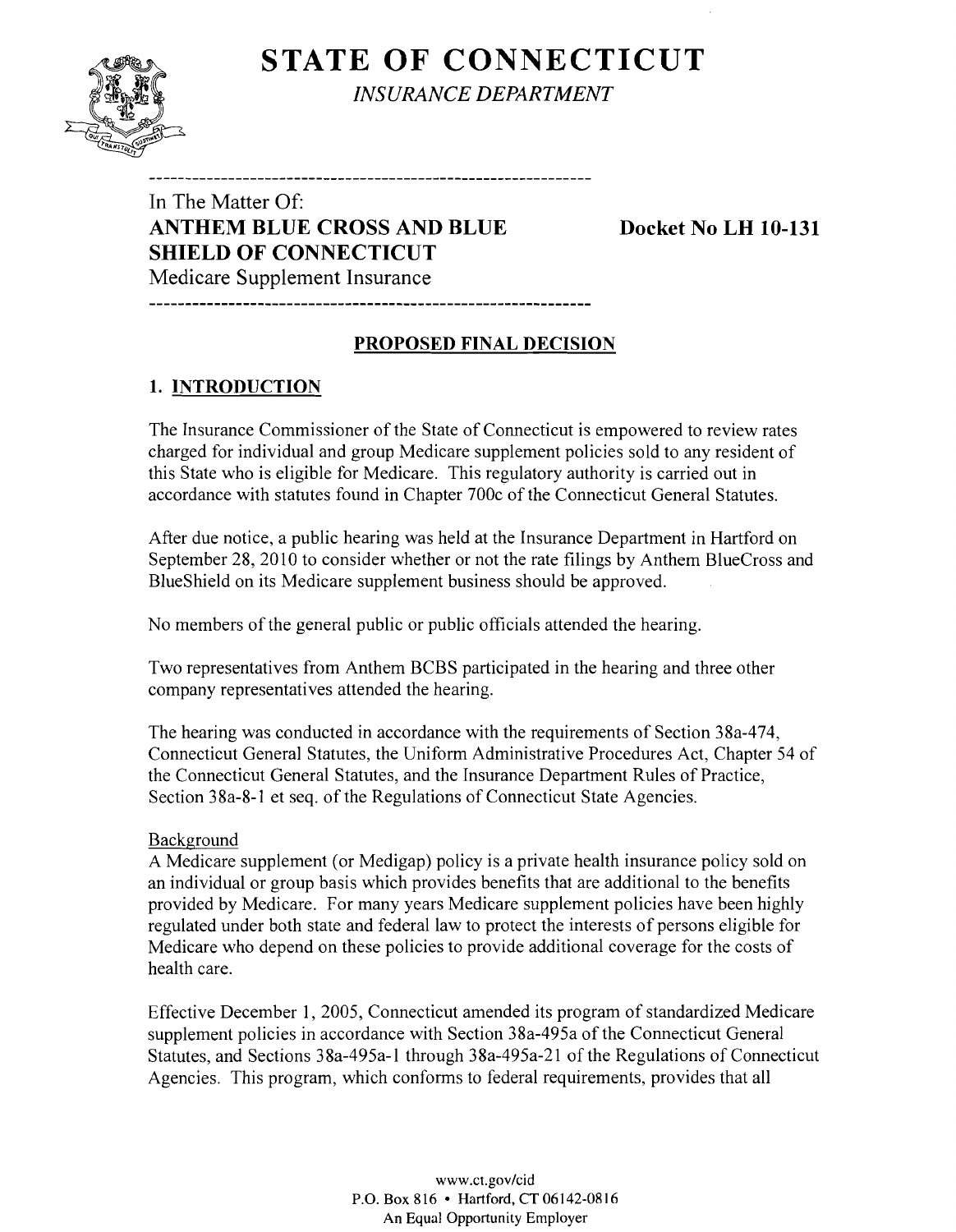insurers offering Medicare supplement policies for sale in the state must offer the basic "core" package of benefits known as Plan A. Insurers may also offer anyone or more of eleven other plans (Plans B through L).

Effective January 1,2006, in accordance with Section 38a-495c of the Connecticut General Statutes (as amended by Public Act 05-20) premiums for all Medicare supplement policies in the state must use community rating. Rates for Plans A through L must be computed without regard to age, gender, previous claims history or the medical condition of any person covered by a Medicare supplement policy or certificate.

The statute provides that coverage under Plan A through L may not be denied on the basis of age, gender, previous claims history or the medical condition of any covered person. Insurers may exclude benefits for losses incurred within six months from the effective date of coverage based on a pre-existing condition.

Section 38a-495a-IO of the Regulations of Connecticut Agencies, states that individual and group Medicare supplement policies must have anticipated loss ratios of 65% and 75%, respectively. Under Sections 38a-495-7 and 38a-495a-1 0 of the Regulations of Connecticut Agencies, filings for rate increases must demonstrate that actual and expected losses in relation to premiums meet these standards, and anticipated loss ratios for the entire future period for which the requested premiums are calculated to provide coverage must be expected to equal or exceed the appropriate loss ratio standard.

Section 38a-473 of the Connecticut General Statutes provides that no insurer may incorporate in its rates for Medicare supplement policies factors for expenses that exceed 150% of the average expense ratio for that insurer's entire written premium for all lines of health insurance for the previous calendar year.

#### II. **FINDING OF FACT**

After reviewing the exhibits entered into the record of this proceeding, the testimony of the witnesses, and utilizing the experience, technical competence and specialized knowledge of the Insurance Department, the undersigned makes the following findings of fact:

Anthem Blue Cross and Blue Shield of Connecticut has requested the following rate changes to its pre-standardized and standardized books of business:

#### **Pre-Standardized**

|                   | <b>In-Force Members</b> |                |          |              |
|-------------------|-------------------------|----------------|----------|--------------|
|                   | 4/30/10                 | <b>Current</b> | Proposed | % Difference |
| BC-65 High Option |                         |                |          |              |
| Group             | 8,752                   | \$103.23       | \$104.03 | $0.77\%$     |
| Direct Pay        | 4,926                   | \$141.71       | \$142.81 | 0.77%        |
| High Option Alt.  |                         |                |          |              |
| Group             | 46                      | \$98.49        | \$99.25  | $0.77\%$     |
| Direct Pay        | 2,744                   | \$131.00       | \$132.01 | $0.77\%$     |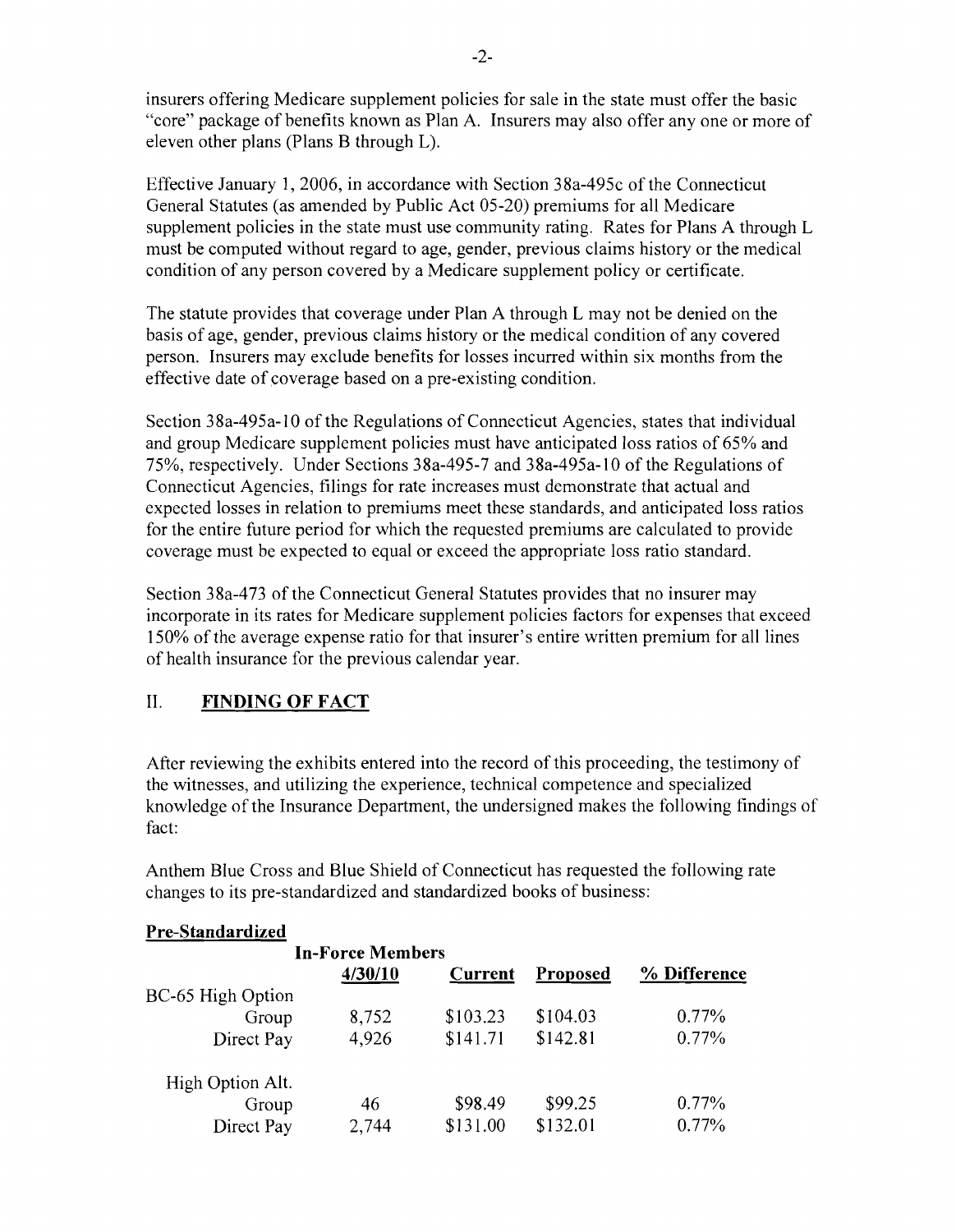| 1,203<br>24<br>$\overline{0}$<br>24 | \$40.25<br>\$43.96<br>\$36.50                                      | \$40.25<br>\$43.96<br>\$36.50 | $0.00\%$<br>$0.00\%$ |
|-------------------------------------|--------------------------------------------------------------------|-------------------------------|----------------------|
|                                     |                                                                    |                               |                      |
|                                     |                                                                    |                               |                      |
|                                     |                                                                    |                               |                      |
|                                     |                                                                    |                               | $0.00\%$             |
|                                     |                                                                    | \$40.15                       | $0.00\%$             |
|                                     |                                                                    |                               |                      |
| 171                                 | \$116.29                                                           | \$117.19                      | 0.77%                |
|                                     |                                                                    |                               |                      |
| 6,208                               | \$94.43                                                            | \$98.18                       | 3.97%                |
| 6,808                               | \$103.08                                                           | \$107.18                      | 3.97%                |
|                                     |                                                                    |                               |                      |
| 2,699                               | \$76.90                                                            | \$84.87                       | 10.37%               |
| 1,019                               | \$91.71                                                            | \$101.22                      | 10.37%               |
|                                     |                                                                    |                               |                      |
|                                     | \$54.65                                                            | \$63.32                       | 15.86%               |
| 25                                  | \$58.07                                                            | \$67.28                       | 15.86%               |
|                                     |                                                                    |                               |                      |
| 171                                 | \$101.29                                                           | \$105.32                      | 3.97%                |
|                                     |                                                                    |                               |                      |
| 16                                  | \$185.51                                                           | \$185.51                      | $0.0\%$              |
| 10                                  | \$150.49                                                           | \$150.49                      | $0.0\%$              |
| $\overline{0}$                      | \$154.22                                                           | \$154.22                      | $0.0\%$              |
|                                     |                                                                    |                               |                      |
| 102                                 | \$172.49                                                           | \$172.49                      | $0.0\%$              |
| 12                                  | \$80.96                                                            | \$80.96                       | $0.0\%$              |
|                                     | 1,013<br>CarePlus Drug Riders<br>\$0 copay, 80% coins., \$2000 Max | \$40.15                       |                      |

## **Standardized**

# **In-Force Members**

|                       | 4/30/10 | <b>Current</b> | Proposed | % Difference |
|-----------------------|---------|----------------|----------|--------------|
| Plan A                | 557     | \$150.50       | \$174.25 | 15.78%       |
| Plan B                | 2,003   | \$183.02       | \$217.79 | 19.00%       |
| Plan C                | 5,743   | \$229.53       | \$273.14 | 19.00%       |
| Plan D                | 992     | \$209.99       | \$229.73 | 9.40%        |
| Plan F                | 10,669  | \$229.98       | \$238.03 | 3.50%        |
| High Ded. Plan F      | 4,255   | \$48.45        | \$48.45  | $0.00\%$     |
| Plan H $(w/Rx)$       | 200     | \$272.05       | \$297.62 | 9.40%        |
| Plan H ( $w/o$ Rx)    | 321     | \$209.98       | \$229.72 | 9.40%        |
| Plan $J(w/Rx)$        | 376     | \$333.07       | \$364.38 | 9.40%        |
| Plan $J(w/o Rx)$      | 3,847   | \$220.95       | \$241.72 | 9.40%        |
| CHCP Plan $J(w/Rx)$   | 51      | \$332.34       | \$363.58 | 9.40%        |
| CHCP Plan $J(w/o Rx)$ | 55      | \$220.23       | \$240.93 | 9.40%        |
|                       |         |                |          |              |

 $-3-$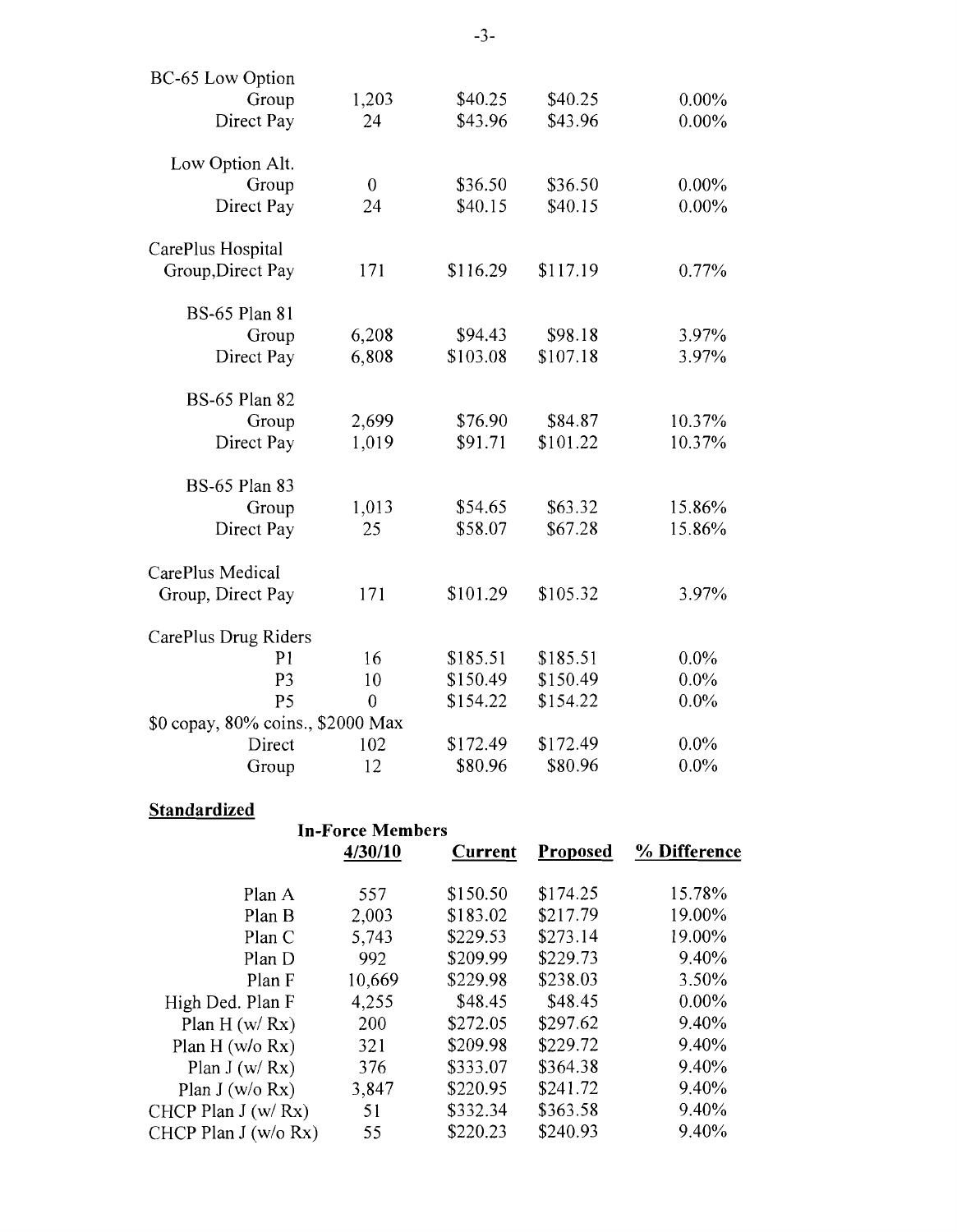| <b>Modernized Plans</b> |                |          |              |
|-------------------------|----------------|----------|--------------|
|                         | <b>Current</b> | Proposed | % Difference |
| Plan A                  | \$150.50       | \$174.25 | 15.78%       |
| Plan F                  | \$229.98       | \$238.03 | 3.50%        |
| High Ded. Plan F        | \$48.45        | \$48.45  | $0.00\%$     |
| Plan G                  | \$218.48       | \$226.13 | $3.50\%$     |
| Plan N                  | \$158.69       | \$164.24 | 3.50%        |

Anthem BCBSCT calculated incurred claims based on 2009 claims experience and inforce counts, with an experience period of January 2009 through December 2009 and claim run-out through April 2010. Trend was then applied for a 24-month period to the middle of 2011.

Overall trend was developed from Anthem experience exhibits dating from *5/2006* to *4/2010* 

The loss ratio history for pre-standardized as well as standardized plans is as follows:

|                      | 2008   | 2009   | Since Inception |
|----------------------|--------|--------|-----------------|
| BC-65 High Option    | 76.9%  | 78.7%  | 85.7%           |
| BC-65 Low Option     | 90.9%  | 78.9%  | 91.3%           |
| <b>BS-65 Plan 81</b> | 85.0%  | 81.4%  | 81.5%           |
| <b>BS-65 Plan 82</b> | 85.5%  | 82.7%  | 81.1%           |
| <b>BS-65 Plan 83</b> | 81.0%  | 89.6%  | 82.3%           |
| CarePlus             | 82.1%  | 78.8%  | 81.0%           |
|                      |        |        |                 |
|                      | 2008   | 2009   | Since 1992      |
| Plan A               | 124.7% | 92.8%  | 122.2%          |
| Plan B               | 103.9% | 96.7%  | 91.9%           |
| Plan C               | 100.4% | 106.0% | 91.8%           |
| Plan D               | 79.0%  | 78.6%  | 85.2%           |
| Plan F               | 80.4%  | 81.1%  | 80.6%           |
| High Ded. Plan F     | 37.9%  | 40.7%  | 36.9%           |
| Plan $H(w/Rx)$       | 77.1%  | 71.2%  | 79.2%           |
| Plan H ( $w/o$ Rx)   | 78.4%  | 85.1%  | 74.5%           |
| Plan $J(w/Rx)$       | 79.3%  | 76.5%  | 71.7%           |
| Plan $J(w/o Rx)$     | 73.1%  | 70.4%  | 72.5%           |

The projected 2011 loss ratios are as follows:

| Pre-standardized     | <b>Loss Ratio</b> |
|----------------------|-------------------|
| BC-65 High Option    | 85.7%             |
| BC-65 Low Option     | 83.7%             |
| <b>BS-65 Plan 81</b> | 88.2%             |
| <b>BS-65 Plan 82</b> | 88.5%             |
| BS-65 Plan 8399.1%   |                   |
| CarePlus             | 88.1%             |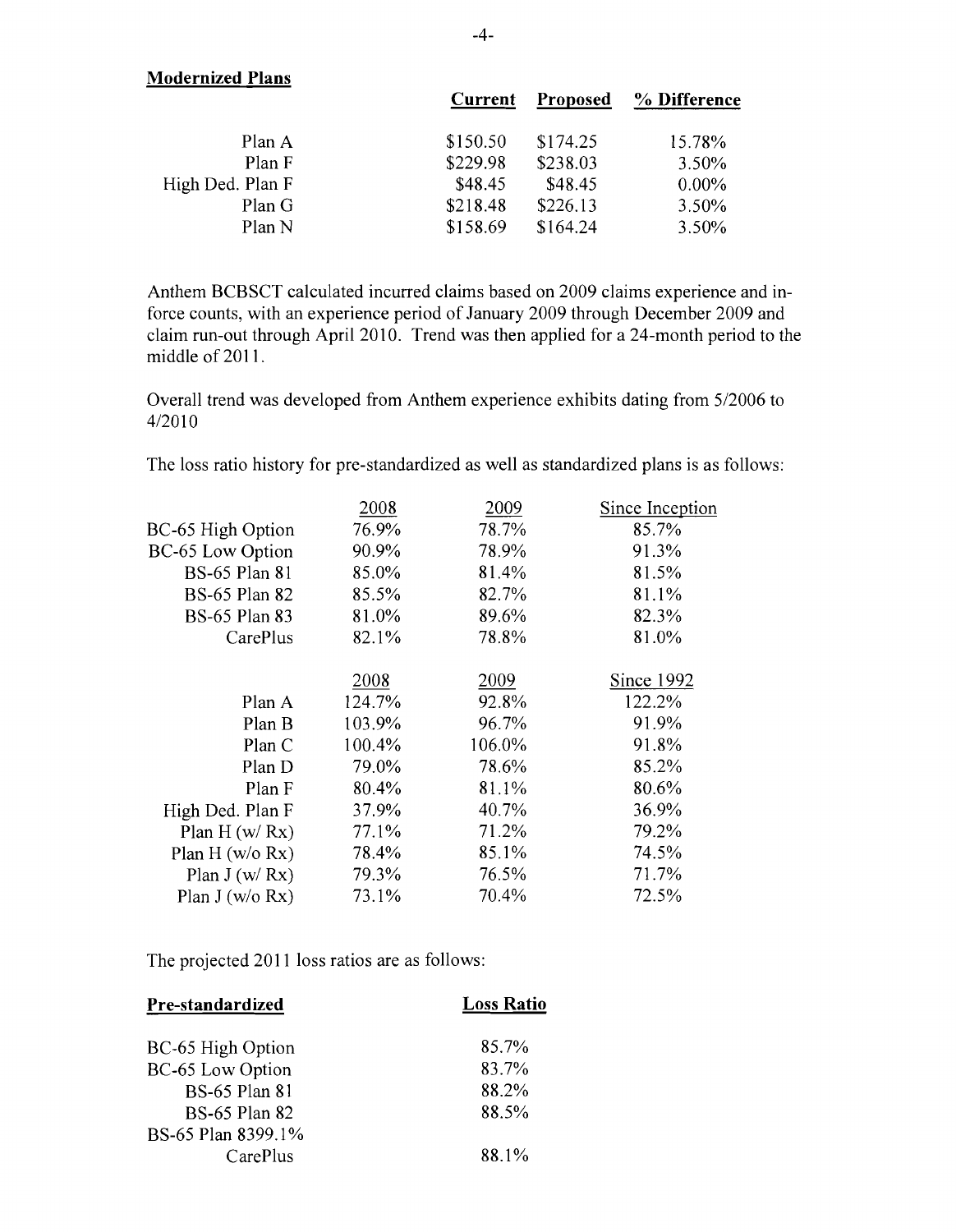#### **Standardized**

| Plan A           | 83.4% |
|------------------|-------|
| Plan B           | 85.5% |
| Plan C           | 93.2% |
| Plan D           | 76.7% |
| Plan F           | 82.0% |
| High Ded. Plan F | 51.1% |
| Plan $H w/Rx$    | 69.2% |
| Plan H w/o Rx    | 82.7% |
| Plan J w/ Rx     | 75.0% |
| Plan J w/o Rx    | 69.0% |

Anthem BCBSCT certified that their expense factor is in compliance with section 38a-473, e.G.S. They have also conformed to subsection (e) of section 38a-495c, C.G.S., regarding the automatic claims processing requirement.

The proposed rates are designed to satisfy the Connecticut regulatory loss ratio of 75%.

Anthem BCBSCT's 2010 Medicare supplement rate filing proposal is in compliance with the requirements ofregulation 38a-474 as it applies to the contents of the rate submission as well as the actuarial memorandum.

#### **III. RECOMMENDATION**

The undersigned recommends the approval of the following rate changes, in some instances no rate change, for the pre-standardized rate filing:

|                      | <b>Proposed</b><br><b>Increase</b> | Recommended<br><b>Increase/Decrease</b> |
|----------------------|------------------------------------|-----------------------------------------|
| Pre-Standardized     |                                    |                                         |
| BC-65 High Option    | $0.77\%$                           | $0.00\%$                                |
| High Option Alt.     | $0.77\%$                           | $0.00\%$                                |
| BC-65 Low Option     | $0.00\%$                           | $-4.00\%$                               |
| Low Option Alt.      | $0.00\%$                           | $-4.00\%$                               |
| <b>BS-65 Plan 81</b> | 3.97%                              | 3.97%                                   |
| <b>BS-65 Plan 82</b> | 10.37%                             | 9.00%                                   |
| <b>BS-65 Plan 83</b> | 15.86%                             | 15.86%                                  |
| CarePlus Hospital    | $0.77\%$                           | $0.00\%$                                |
| CarePlus Medical     | 3.97%                              | 3.97%                                   |
| CarePlus Drug Riders | $0.00\%$                           | $-11.00\%$                              |
| (All Rx Riders)      |                                    |                                         |

The undersigned also recommends the approval of the following rate changes for the standardized as well as modernized plans.